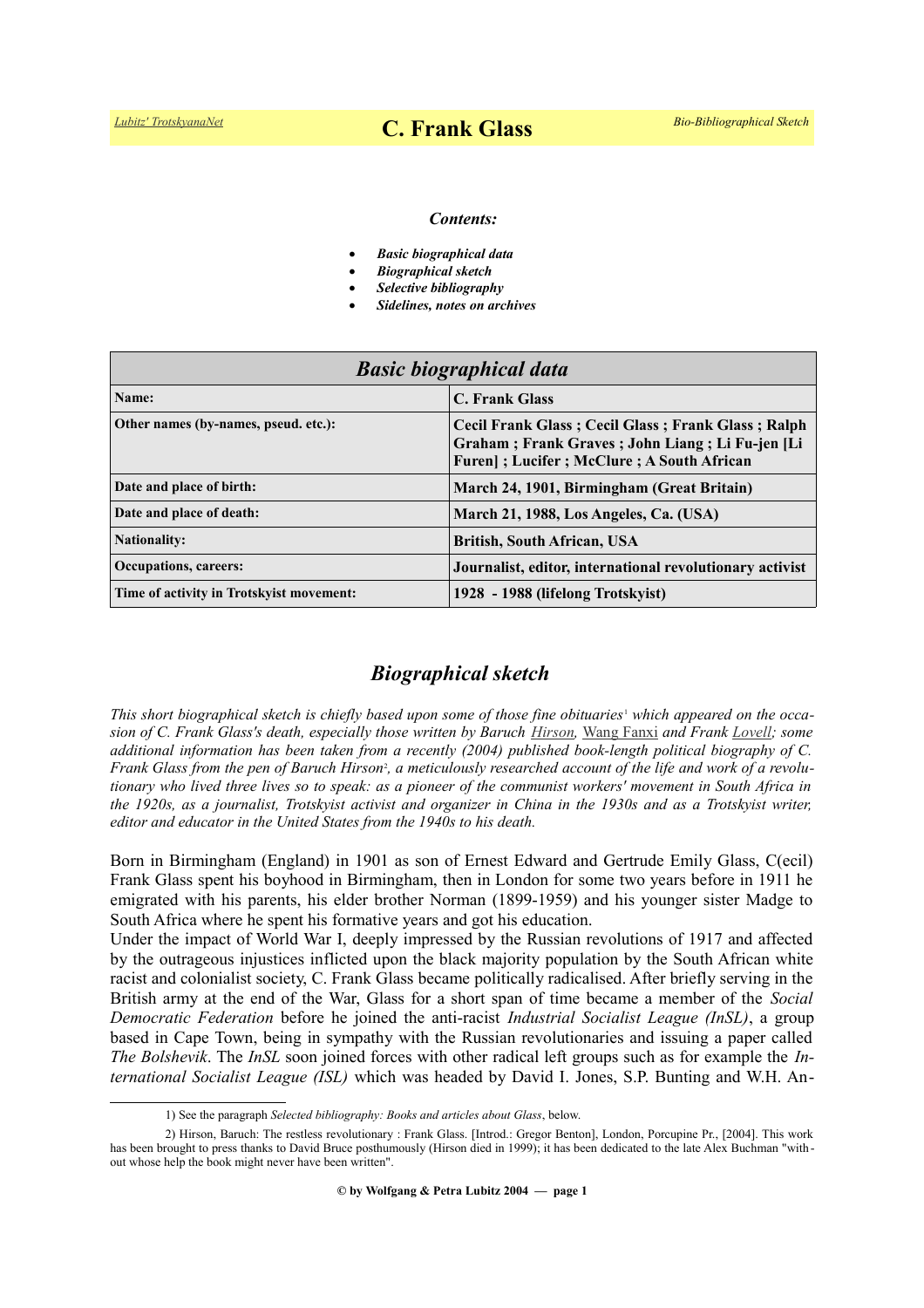drews, Marxists in favour of the *Communist International (Comintern)*.

When in 1921 the *Communist Party of South Africa (CPSA)* was launched and affiliated with the *Comintern* on the basis of its famous '21 points', Glass was one – the youngest – of its founding members, soon emerging as one of its leading activists and being elected secretary of its Cape Town branch. Soon later Glass became a full-time *CPSA* organizer, member of its *Executive Committee* and business administrator.

In 1925 Glass resigned from his leading positions in the party and later left it, considering the *CPSA* having moved towards sectarianism. During the following years he spent most of his energy in trade union work by leading the *South African Association of Employees' Organizations (SAAEO)*, the predecessor of the *South African Congress of Trade Unions (SACTU)*, and by contributing to its press. He was also a secretary of the *Tailors Union*. Later he played a leading role in the formation and organization of the *Industrial and Commercial Workers Union of Africa (ICU)*, the first black trade union of South Africa. In the mid-1920s Glass had a short-lived stay in the *South African Labour Party (SALP)*, too, which at that time was joined by many communists (or, ex-communists) on an individual basis.

C. Frank Glass, who in the meanwhile had settled in Johannesburg, in January 1927 married Fanny Klenerman, an active member of the *CPSA* until 1931 who organized waitresses and other women workers in the 1920s, gave literary classes for the *ICU* and taught English to immigrants coming to South Africa, while Glass earned his living primarily as a journalist. The couple took over a small tearoom managed by Fanny, and then ran a bookshop – *Frank Glass, Bookseller* – which later was extended and renamed *Vanguard Booksellers*, becoming a focus for people seeking Marxist and radical literature. In 1939 – several years after he had left South Africa [see below] – Glass divorced from Fanny Klenerman and in 1941 married his second wife, Grace Simons (born Saunders, divorced Burton, 1901-1985).

Rejecting the right and ultra-leftist zigzags of Stalinism and opposing the growing Stalinization of the *CPSA*, Glass in 1928 definitively broke with the organization and became a sympathizer of the Russian and *International Left Opposition* headed by Leon Trotsky. As early as in 1928 Glass became familiar with *The Militant*, the mouthpiece of the American Trotskyists. Undoubtedly Glass can be considered as the very pioneer of South African Trotskyism, circulating *The Militant* and other foreign Trotskyist papers and materials in South Africa and recruiting some people excluded from the *CPSA* who soon founded tiny groups from which later emerged those organizations which should shape South African Trotskyism.

In 1930 Glass left South Africa for the USA where he met the founders of the young American Trotskyist movement – James P. [Cannon,](https://www.trotskyana.net/Trotskyists/Bio-Bibliographies/bio-bibl_cannon.pdf) Max [Shachtman,](https://www.trotskyana.net/Trotskyists/Bio-Bibliographies/bio-bibl_shachtman.pdf) Arne [Swabeck](https://en.wikipedia.org/wiki/Arne_Swabeck) and others. In the same year Glass proceeded to the Far East. Since he was prohibited to enter Japan, he went to Shanghai (China) earning his life there as a journalist, correspondent, and reporter for various news agencies and newspapers (e.g. *Shanghai Evening Post and Mercury, Shanghai Times, China Weekly Review*); he also coedited some newspapers and worked as a radio commentator. In the truly multi-cultural community of Shanghai he soon made acquaintance with other Western sympathizers of the Chinese revolutionaries who had to suffer from brutal suppression and terrible setbacks. Glass could win over some of the Western intellectuals, emigrants and journalists whom he met in Shanghai to the cause of Trotskyism. The most eminent of those people were two American journalists: Harold [Isaacs](https://en.wikipedia.org/wiki/Harold_Isaacs) who later became renowned for his nook *The tragedy of the Chinese revolution*<sup>[3](#page-1-0)</sup>, and Alex **Buchman** who later became a guard of Leon Trotsky in his Mexican exile; Glass also made acquaintance with Richard [Sorge,](https://en.wikipedia.org/wiki/Richard_Sorge) a Ger-man journalist who in 19[4](#page-1-1)4 was shot by the Japanese fascists as a Soviet spy<sup>4</sup>. Thanks to the works mentioned in our introductory note above and in the bibliographical notes below, Glass's itinerary and activities both in South Africa and in China are well researched and documented. Thus we should like to sketch his meaning for Chinese Trotskyism only with a few sentences:

<span id="page-1-1"></span><span id="page-1-0"></span><sup>3)</sup> Glass read the manuscript and suggested several changes and additions to the text.

<sup>4)</sup> In spring 1941 Sorge informed Moscow about Hitler's *Operation Barbarossa*, i.e. the German plans for the forthcoming German attack against the USSR, but Stalin ignored this so that the USSR factually fell victim of *Wehrmacht's* surprise attack on June 22, 1941. Furhermore, Sorge in September 1941 informed Moscow that Japan was not going to attack the Soviet Union in the near future.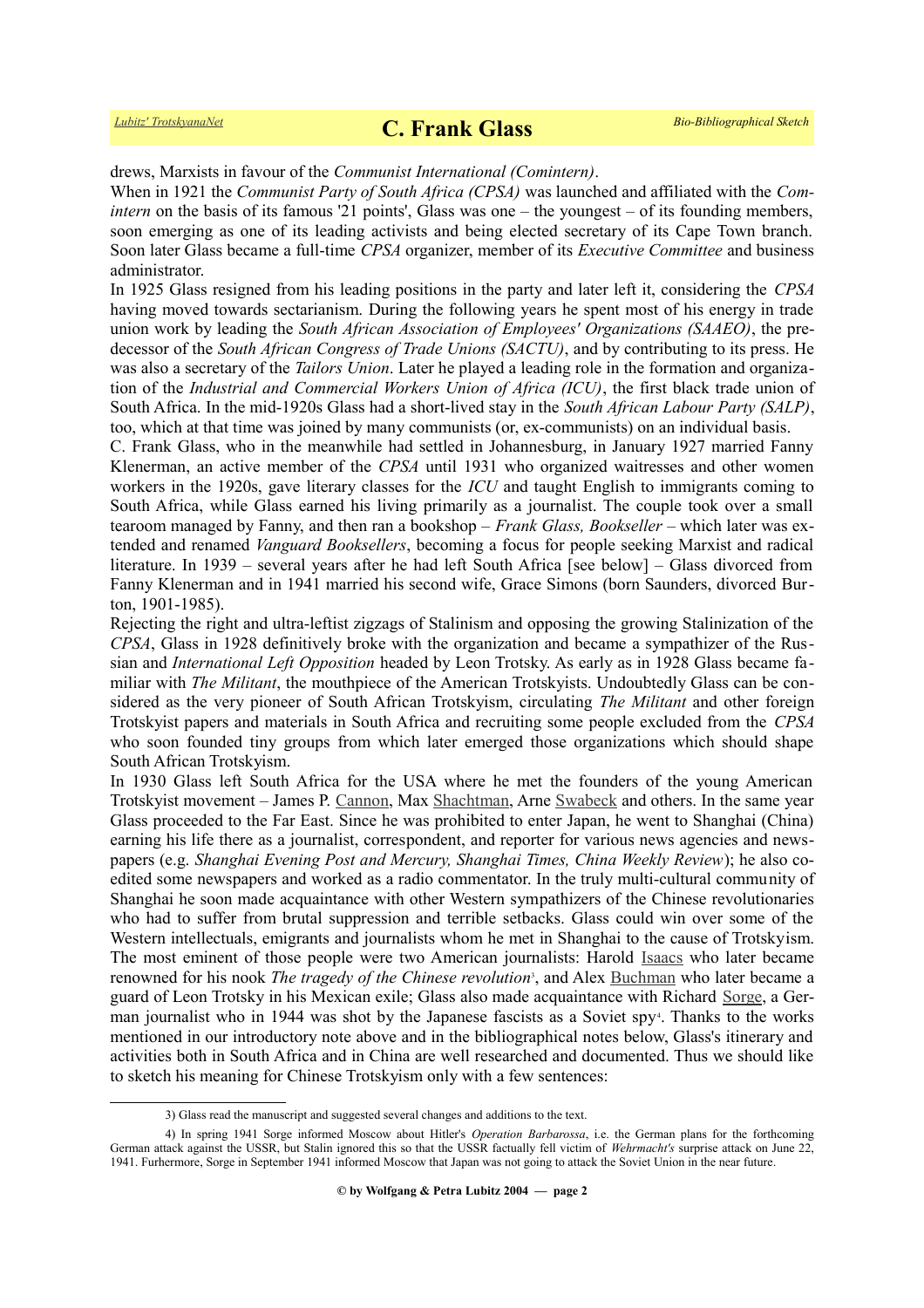First, he had a very strong impact on other people like Harold Isaacs and provided a good deal of those ideas which became incorporated in the latter's just mentioned book which stands as a classical and most remarkable account of the fate of the Chinese revolution in the late 1920s and of the terrible failure of Stalinist and Comintern policy leading to the near extermination of the Chinese CP and the vanguard of the Chinese working class.

Second, Glass in China continued – under the newly adopted pen name *Li Fu-jen* [or, *Li Furen*] – the revolutionary socialist work which he had began in South Africa, and he did so independently, i.e. neitheron behalf of the *International Secretariat* of the *International Communist League*<sup>5</sup> nor of any other political or administrative body. Since 1933 he actively participated in the political work of the Chinese Trotskyists whom he considerably assisted in maintaining or restoring their underground organizations, e.g. by performing important courier work and last not least by generously supplying funds for printing operation or living expenses of comrades working as organizers.

Third, it was through Glass that the leaders of the tiny Chinese Trotskyist forces, who were suffering permanently from repression and persecution under the Chiang Kai-shek dictatorship, could keep in touch with Leon Trotsky in his respective exile countries and with the international headquarters of the *Fourth International* and its predecessors.

Fourth, Glass had a lively letter exchange with Trotsky and could give first-hand reports and accounts to him about the events and developments in China as well as on Japan's imperialist aggression against China when visiting and having long discussions with Trotsky in Mexico in 1937. He also frequently corresponded with Martin [Abern](https://www.trotskyana.net/Trotskyists/Bio-Bibliographies/bio-bibl_abern.pdf) from the *Socialist Workers Party* and with the Paris-based *International Secretariat* of the Trotskyist movement.

With regard to his Trotskyist activities in China it should be mentioned, too, that Glass in 1935 was elected a member of the *Provisional Central Committee* being charged with the position of a secretarytreasurer of the illegal *Communist League of China* whose ranks included a number of militants expelled from the *Communist Party*. As Wang Fanxi, a veteran of the Trotskyist movement in China, later mentioned in his memoirs, Glass' role in the movement was crucial and invaluable.

During the 1930s Glass also frequently contributed articles on Chinese subjects and on the policies of Japanese imperialism – signed by pen names – to the American and international Trotskyist press, e.g. to *Socialist Appeal, New International, The Militant*, as well as to internal bulletins of the Trotskyist movement.

From April 1937 to October1938 Glass's stay in China was interrupted when he visited the USA mak ing a national speaking tour before travelling to Mexico (August 1937) in order to visit Leon Trotsky [see above]. During his stay in the USA he became fraternal delegate to the founding convention of the *Socialist Workers Party*. In autumn 1938 Glass again went to China.

Faced with the threatening of Shanghai by Japanese invaders and just a few days before the Japanese air force made its attack on Pearl Harbour which paved the way for the United States' entry into world War II, Glass left China and returned to the United States on a dangerous route and for some years settled in New York City together with his second wife, Grace Simons. Resuming his work as a journalist, he at the same time became active in the American Trotskyist movement, using new pen names, - *Frank Graves* and *Ralph Graham*. He continued to write articles chiefly on Far Eastern subjects (he continued to sign his articles on China with *Li Fu-jen*) in *Fourth International*, *The Militant* and other Trotskyist papers. From 1944 to the end of the War Glass took also the main responsibility for the editing of *The Militant*, the *Socialist Workers Party's* weekly paper, and he belonged to its editorial board for many years.

In 1946 he established a home with his wife Grace in Los Angeles where the couple remained until the end. Grace had inherited a substantial trust when her mother died, and the couple supplemented their income by working on local newspapers like for example the *Los Angeles Sentinel*. C. Frank Glass

<span id="page-2-0"></span><sup>5)</sup> Trotsky and his international fellowship had launched the *International Left Opposition (ILO)* as an international political current opposing the *Communist International* in 1930; *ILO* was renamed *International Communist League (Bolshevik-Leninists) (ICL)* in 1933, and *Movement for the Fourth International* in 1936 before the *Fourth International (FI)* was founded in 1938. The International Secretariat was the leading body of the international Trotskyist organization.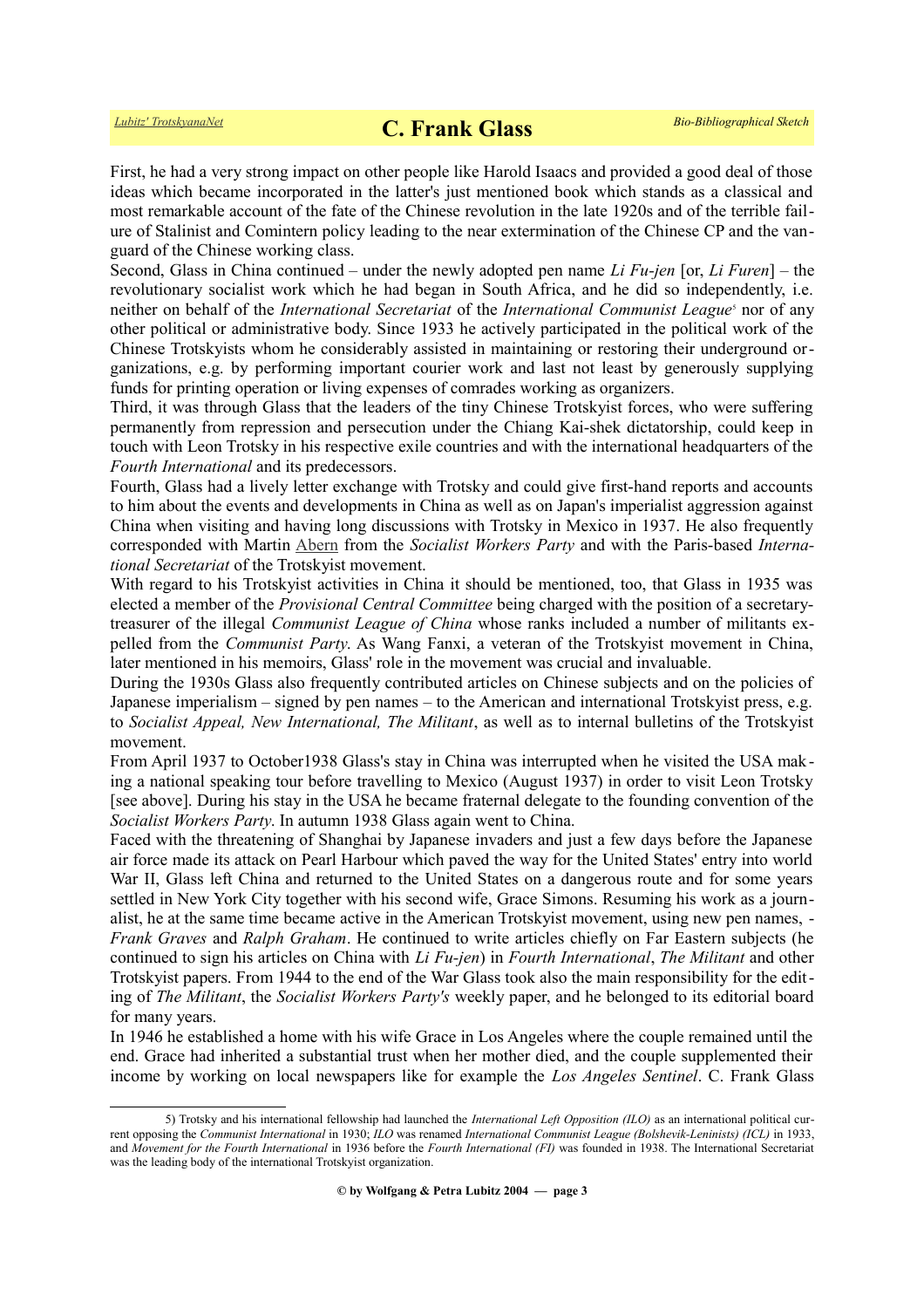worked closely with the leadership of the local *SWP* branch, e.g. with Myra Tanner [Weiss,](https://en.wikipedia.org/wiki/Myra_Tanner_Weiss) as well as with *SWP* founder and leader James P. [Cannon](https://www.trotskyana.net/Trotskyists/Bio-Bibliographies/bio-bibl_cannon.pdf) who moved to Los Angeles in 1953. The Glasses were furthermore engaged in various civil rights and equal rights campaigns as well as in community work. Frank Glass was also editing *Laging Una (Always First)* for several years, a paper for Filipinos in California and Arizona. Although Glass was never seeking formal party positions and most Trotskyists knew him only as a writer on Far Eastern problems and thus by his pen names *Li Fu-jen*, he nevertheless served on the *SWP's National Committee* from 1944 to 1963 and then became an advisory member, a category which was abolished in 1975. It should be added that in the 1960s Glass together with *SWP* veteran Arne Swabeck abandoned the perspective of a political revolution in China, signing the respective documents, which are to be found in internal discussion bulletins of the *SWP*, by another pen name, *John Liang*. While Arne [Swabeck](https://en.wikipedia.org/wiki/Arne_Swabeck) was excluded from the *SWP* in 1967, Glass formally remained a member until the end although retiring from active party work in the 1970s. For many long-time members of the Trotskyist movement he remained a highly esteemed authority on Chinese and Far Eastern issues and a living legend.

After a long period of illness and after eventually lapsing into a coma, C. Frank Glass died in a Los Angeles hospital on March 21, 1988, just a few days before his  $87<sup>th</sup>$  anniversary.

### *Selective bibliography* [6](#page-3-0)

#### *Selective bibliography: Books/pamphlets (co-)authored by Glass*

Revolutionaries in Mao's prisons : the case of the Chinese Trotskyists / Li Fu-jen [i.e. Frank Glass] and Peng Shu-tse. - New York, NY : Pathfinder Pr., 1974. - 23 pp.

Vigilante terror in Fontana : the tragic story of O'Day N. Short and his family / Myra Tanner Weiss. - Los Angeles, Cal. : Socialist Workers Party, Los Angeles Local, 1946. - 20 pp. [This pamphlet was publ. under the name of Myra Tanner Weiss but was factually authored by C. Frank Glass<sup>[7](#page-3-1)</sup>]

### *Selective bibliography: Books/pamphlets and journals (co-)edited by Glass*

Laging Una (Los Angeles, Cal.) [ISSN 0300-7855] The Militant (New York, NY) [ISSN 0026-3885] <TSB 1026>

#### *Selective bibliography: Books, collections, journals, bulletins to which Glass contributed*

Bulletin de la Ligue des Communistes-Internationalistes (Bolcheviks-Léninistes) (Amsterdam) <TSB 0178> Cahiers Léon Trotsky (Paris, later: Grenoble; later: Saint Martin d'Hères) [ISSN 0181-0790] <TSB 0277>

Documents sur le mouvement révolutionnaire en Chine / Centre d'Etudes et de Recherches sur les Mouvements Trotskyste et Révolutionnaires Internationaux. - 1-2. - Paris, 1989. - 79 + 80 pp. - (Les cahiers du C.E.R.M.T.R.I. ; 54.55)

Fourth International (New York, NY, 1940-56) <TSB 0532>

In Defense of Marxism (New York, NY) [1983-1990 with title: Bulletin in Defense of Marxism] <TSB 0616; TSB 0219>

Informationsdienst / Internationale Kommunisten Deutschlands (Paris) <TSB 0745>

Intercontinental Press (New York, NY) [ISSN 0020-5303 ; ISSN 0162-5594] <TSB 0657>

Internal Bulletin / Organizing Committee for the Socialist Party Convention (New York, NY) <TSB 1158>

International Socialist Review (New York, NY) [ISSN 0020-8744] <TSB 0715>

Laging Una (Los Angeles, Cal.) [ISSN 0300-7855]

Leon Trotsky - the man and his work : reminiscences and appraisals / Joseph Hansen [et al.] - New York, NY :

**© by Wolfgang & Petra Lubitz 2004 — page 4**

<sup>6)</sup> TSB item numbers (e.g. <TSB 0716>) refer to Lubitz' *Trotskyist Serials Bibliography*, München [etc.] : Saur, 1993, which is out of print but [available as PDF file](https://www.trotskyana.net/LubitzBibliographies/Serials_Bibliography/serials_bibliography.htm#PDF) within the framework of the *Lubitz' TrotskyanaNet* website. In TSB you can find detailed descriptions concerning the respective Trotskyist journals, newsletters, bulletins and the like.

<span id="page-3-1"></span><span id="page-3-0"></span><sup>7)</sup> According to Hirson, Baruch: The restless revolutionary : Frank Glass, London, [2004], p.247.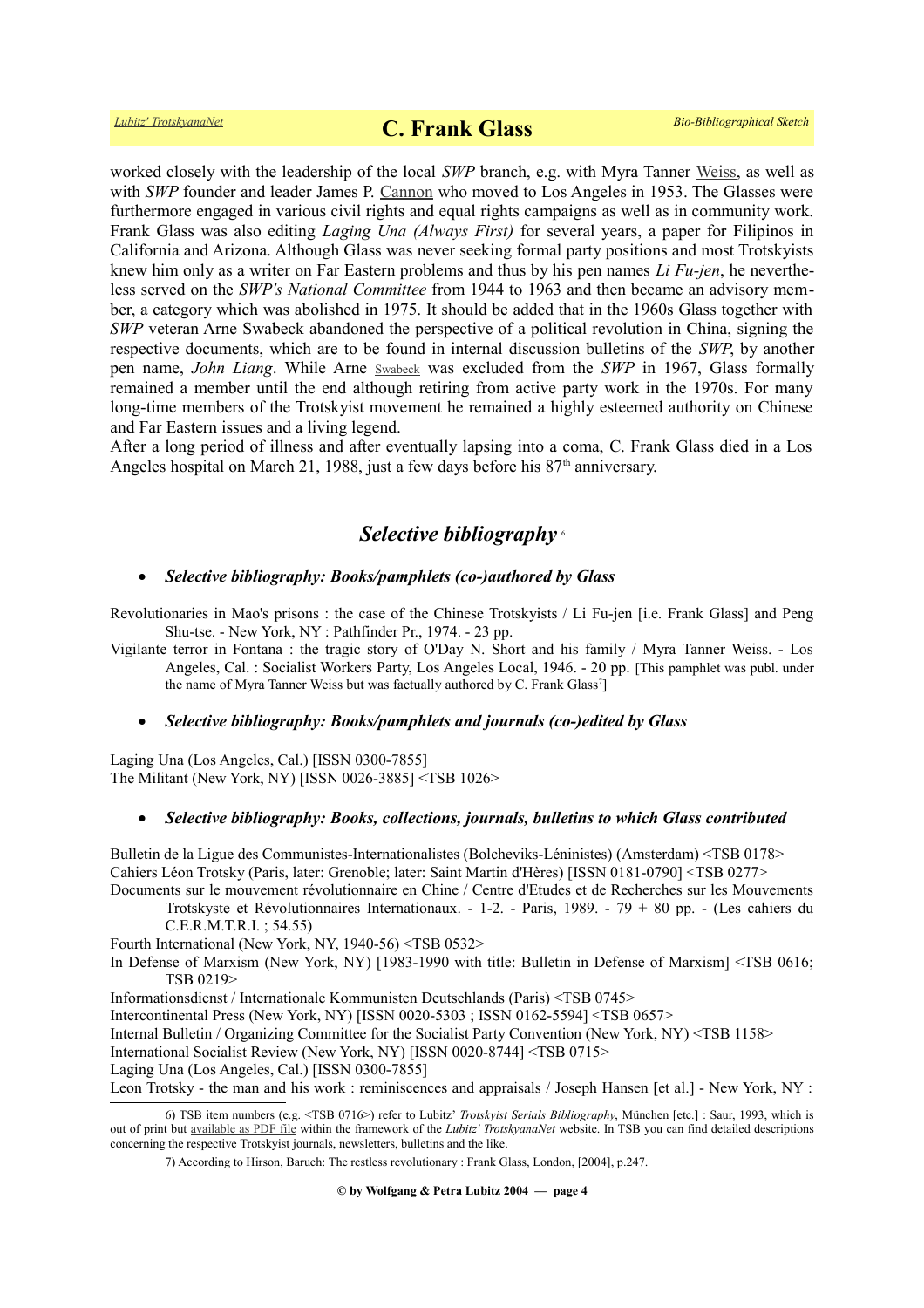Merit Publ., 1969. - 128 pp.

The Militant (New York, NY) [ISSN 0026-3885] <TSB 1026>

The New International (New York, NY, 1934-36 and 1938-58) <TSB 1089>

New Masses (New York, NY) [ISSN 0362-6172]

New Militant (New York, NY)

Quatrième Internationale (Paris etc., 1936- ) [ISSN 0771-0569 - ISSN 0765-1740] <TSB 1282>

Revolutionary History (London) [ISSN 0953-2382] <TSB 1375>

- Searchlight South Africa (London) [ISSN 0954-3384] <TSB 1461>
- Service d'information et de presse / Secrétariat International pour la Quatrième Internationale (Paris) <TSB 1072>

Socialist Appeal (New York, NY) <TSB 1497>

SWP Discussion Bulletin (New York, NY) <TSB 1684>

Vida e morte de Trotsky / Pierre Frank [et al.] Trad. de J. Ferdinando Antunes. - Lisboa : Ed. Delfos, [1974]. - 240 pp. - (Compasso do tempo ; 19)

#### *Selective bibliography: Books and articles about Glass*

- [Anon.]: Li Fu-jen (Frank Glass, John Liang), 1901-1988, pt. 2: in China and the USA / Prometheus Research Library, New York, in: *Revolutionary History <*TSB 1375>, 1.1988 (2), p. 4. [Obituary]
- Alvin, Milton: [Obituary], in: *Socialist Action* < TSB 1489>, 1988 (May).
- [Broué, Pierre?]: Frank Glass (Li Furen) (1901-1988) , in: *Cahiers Léon Trotsky* <TSB 0277>, 1988 (35), pp. 124- 125. [Obituary]
- Hirson, Baruch: Death of a revolutionary : Frank Glass (Lee Fu-jen, John Liang), 1901-1988, in: *Searchlight South Africa* <TSB 1461>, 1.1988 (1), pp. 28-41. [Obituary]
- Hirson, Baruch: Li Fu-jen (Frank Glass, John Liang), 1901-1988, pt. 1: in South Africa, in: *Revolutionary History* <TSB 1375>, 1.1988 (2), pp. 1-3. [Partly identical with author's "Death of a revolutionary"] [Obituary]

Hirson, Baruch: The restless revolutionary : Frank Glass / [introd.: Gregor Benton]. - London : Porcupine Pr., [2004]. - XVI, 251, [8] pp.

- Lovell, Frank: Cecil Glass (1901-1988), in: *Bulletin In Defense of Marxism* <TSB 0219>, 1988 (52), pp. 28-29. [Obituary]
- Lovell, Frank: Cecil Glass (1901-1988), in: *Revolutionary labor socialist : the life, ideas, and comrades of Frank Lovell / ed. by Paul Le Blanc and Thomas Barrett.* - Union City, NJ : Smyrna Pr., 2000, pp. 302- 304. [Obituary]
- Ring, Harry: [Obituary], in: *The Militant* <TSB 1026>, 1988 (May 6)
- Wang Fanxi: Frank Glass (Li Fu-jen), 1901-1988, in: *International Viewpoint* <TSB 0726>, 1988 (141), pp. 20- 21. [Obituary]
- Wang Fanxi: Frank Glass (Li Furen), 1901-88, in: *Prophets unarmed : Chinese Trotskyists in revolution, war, jail, and the return from limbo / ed. By Gregor Benton. - Leiden [etc.]* : Brill, [2015], pp. 1173-1176. [Obituary]
	- *Selective bibliography: Book dedicated to Glass*
- Wohlforth, Tim: The prophet's children : travels on the American Left / Tim Wohlforth. Atlantic Highlands, NJ : Humanities Pr., 1994. - XVIII, 332 pp. - (Historical memories)

# *Sidelines, notes on archives*

— Certain aspects of C. Frank Glass's biography have also been treated - in addition to those items listed in our selective bibliography above - in the following works:

- Roux, Edward: S.P. Bunting, a political biography, Belville, 1993.
- Simons, H. Jack and R.E. Simons: Class and colour in South Africa, 1850-1950, Harmondsworth, Mx., 1969
- Wickins, P. L.: The industrial and Commercial Workers' Union of Africa, Cape Town [etc.],